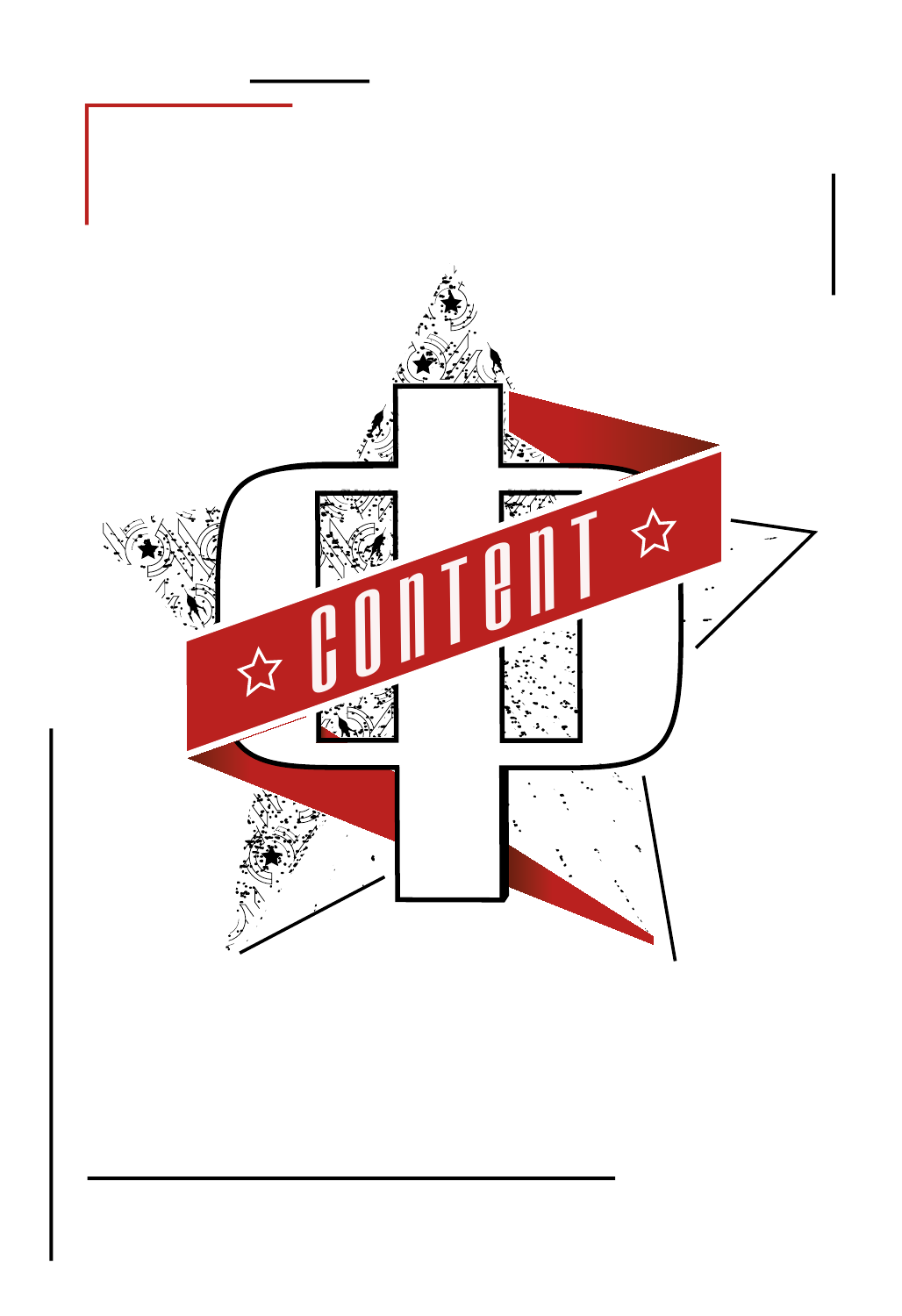## **WE GO CONTENT**

An der Seeseite erwartet euch ein neuer Space – das ConTent – ein großes Zelt mit viel Platz zum Denken, Erfahren, Diskutieren, Streiten und System verändern, alles was uns Fusionist:innen bei unserem Streben nach einer besseren Welt weiterbringen kann. Das Morgenprogramm bereitet euch mit richtig gutem Hippieshit auf das Tagwerk vor: Yoga, Tanz und Körperarbeit zum Warmwerden und Abfliegen. Podiumsdiskussionen, Lesungen, Vorträge, Filmvorführungen und kritische Comedy zu einer Vielzahl von aus unserer Sicht relevanten Themen. Kommt vorbei und denkt mit uns!

*ConTent is a new space that we've developed next to the lake. It's a large tent with lots of space to think, experience, discuss, debate and change the system – all these things that we Fusionists aspire to make the world a better place. The morning programme offers some real good hippie shit: yoga, dancing, and body exercises to turn off the head and kick off the day. Panel discussions, readings, presentations, film showings and critical comedy about an array of topics that we think are relevant. Come over and think with us!*

## **ZUR GESCHICHTE DES FUSION-GELÄNDES!**  (DO. 13.30 – 15.00 / DE WITH EN TRANS.)

Zur Geschichte des Fusion-Geländes! Vor 20 Jahren haben wir hier einen alten, verlassenen Militärflugplatz vorgefunden. Wie der Platz jetzt aussieht, wisst ihr ja selbst. Aber was war vorher hier los? Wer hat die Landebahn gebaut? Wie waren die ersten Parties?

Eine Einführung in die Geschichte des Flugplatzes, mit einem Rückblick von 1918 über die Nazi-Zeit bis zur Gegenwart. Mit einem kurzen Film zu den Anfängen der Fusion und des Kulturkosmos und einer Diskussionsrunde mit Fragen und Antworten.

Mit dabei: die Filmcrew, ein Zeitzeuge der damaligen sowjetischen Streitkräfte und Menschen vom Kulturkosmos.

#### *History of the Fusion Site!*

*20 years ago we found an old, abonded military aiport. What was here before? Who built the runway? What were the first parties like? We give an introduction to the history of the airport, a retrospective of the years between 1918 to the Nazi-time until now. We show a short documentary about the beginnings of Fusion Festival and Kulturkosmos.*

*Join the session with Questions & Answers afterwards and meet the film-crew, a witness from the soviet military forces and people from Kulturkosmos.*

#### **THE POWER OF DIVERSITY**  HOW TO CREATE INCLUSIVE NETWORKS (DO. 15.30 – 16.30 / EN)

Es ist bewiesen, dass vielfältige, pluralistische Gruppen stärker und erfolgreicher bei Entscheidungen, Innovation und kreativer Problemlösung sind. Neue Sichtweisen und Herangehensweisen kennen zu lernen, hilft uns nicht nur bei unseren eigenen Aufgaben weiter sondern, macht

uns auch glücklicher. Warum haben wir trotz allem ein Problem, das "andere" zu akzeptieren? Warum bilden wir trotzdem ständig homogene Gruppen in allen Bereichen unserer Gesellschaft? Was sind unsere Vorurteile? Was ist der Schlüssel zur Kultur einer wertschätzenden inkludierenden Gemeinschaft, die niemanden ausschließt? Lasst uns diese Fragen untersuchen, neue Fragen finden und gemeinsam lernen.

*It is a fact that diverse groups are better at making decisions, innovating and solving problems creatively. Introducing new viewpoints and approaches not only helps us to advance in whatever we are doing, but it also makes us happier. So why do we struggle to accept the "other"? Why do we insist on forming homogenous groups across all sectors of society? What are our biases? And what is the key to a culture that creates caring communities where everyone is included? Let's examine these questions, raise new ones and learn together.*

## **YES WE BAN!**

MAKING NUCLEAR WEAPONS ILLEGAL (DO. 22.00 – 22.45 / EN MIT DE ÜBERS.)

2015 könnte das Jahr werden, in dem wir Atomwaffen ächten. Idealistische Technokraten aus 107 Staaten revolutionieren den Atomwaffendiskurs. Die Debatte wird Risiko und Auswirkungen des Atomkriegs beleuchten, und wie die "Humanitäre Initiative" die Handvoll Staaten herausfordert, die unser aller Sicherheit aufs Spiel setzen. Aus Berlin und Venedig kommend, war Leo Axt Abrüstungsbeauftragter des Inselstaates Nauru, bevor er die Berliner Sektion der International Campaign to Abolish Nuclear Weapons gründete. Er arbeitet bei ICAN und der Europäischen Kommission.

*A revolution is ongoing, and 2015 may be the year we made nuclear weapons illegal. Committed technocrats from 107 states joined forces to change the game on nukes. The talk will cover risk and effects of nuclear war, and how the "Humanitarian Initiative" is challenging the handful of states that are putting our security at risk in a misguided attempt to protect theirs. From Berlin & Venice origin, Leo Axt was disarmament adviser for the island state of Nauru at the UN before co-founding the International Campaign to Abolish Nuclear Weapons Berlin-branch. Today he works at ICAN and European Commission.*

## **IRONEATER**

#### (DO. 23.00 – 00.30 / EN)

*Filmmaker Shaheen Dill-Riaz follows poverty-stricken farmers who try to escape the annual famine that strikes their home in northern Bangladesh. They trade in their plows for a blowtorch and begin to work as ship- wreckers, risking their health and their lives for a pittance. Impressive pictures with a very human view at the people. Followed by a Q&A with the filmmaker.*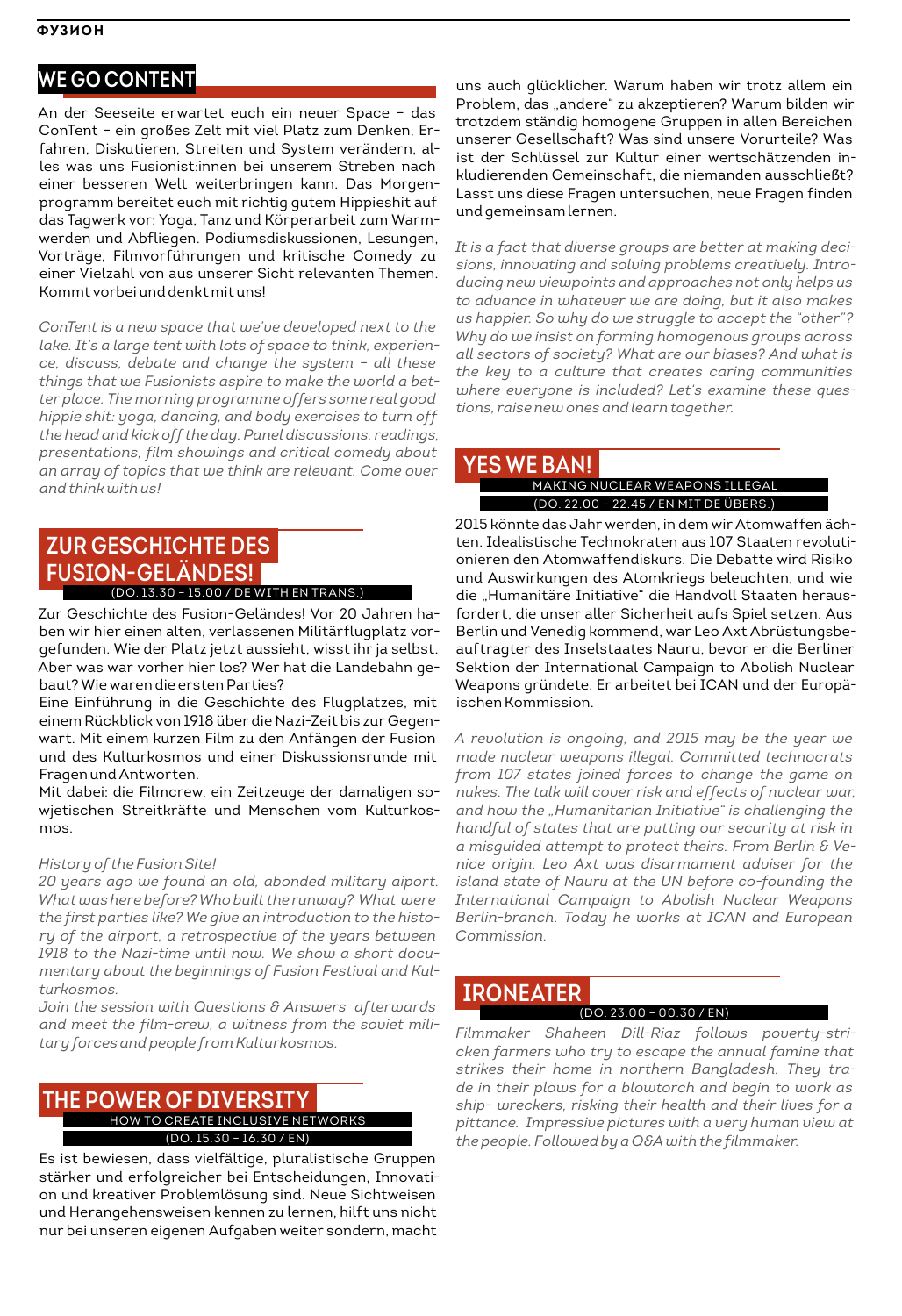#### **RADICAL RESPONSIBLE ANARCHY**  AN EXPERIENTIAL WORKSHOP (FR. 12.45 – 14.30 / EN MIT DE ÜBERS.)

Unsere überwiegend kapitalistische Kultur trainiert uns darin, uns anzupassen und unser Zentrum abzugeben. Wenn du aktiv Verantwortung für dein energetisches Zentrum übernimmst, kannst du in Gegenwart von Autoritäten und deren Aktionen zentriert und unbeeinflusst bleiben. Wir lernen, wie wir auf einer inneren Ebene in Aktion treten können, um den Einfluss externer Kräfte abzuschwächen!

*Capitalist culture trains us to be adaptive and give our centers away. Taking active responsibility for your energetic center powerfully counteracts actions from external authorities. We will learn how to take actions at an internal level that diminish the effects of external forces. This is a skill-building session: by learning to put your energetic center onto your physical center you bring your own personal authority back to where it belongs and where no external authority can steal it from you.*

#### **WHAT ARE DIGITAL HUMAN RIGHTS …**  AND WHY DO WE NEED TO CARE? (FR. 15.00 – 15.45 / EN MIT DE ÜBERS.)

In seinen Anfängen war das Internet eine Utopie der Freiheit voller neuer Möglichkeiten. Aber diese Freiheit ist bedroht - große Konzerne wollen unser Verhalten beeinflussen und aus unseren privaten Daten Kapital schlagen. Staatliche (Geheim-)Dienste haben eine riesige Überwachungsmaschinerie erschaffen, mit dem Ziel jeden unserer Schritte nachzuverfolgen und all unsere Kommunikation abzuhören. Das ist einer der Gründe, wegen derer wir für unsere digitalen Menschenrechte kämpfen müssen. Dafür, dass im digitalen Raum die gleichen Menschenrechte gelten wie in der Offline-Welt. Denn die digitale Welt ist längst Teil unseres Alltags geworden.

*In its beginning the internet was a freedom utopia full of new possibilities. But this freedom is threatened, Big companies seek to influence our online lives and make money out of our personal data. State agencies of all kinds built a huge surveillance machine to track every move we make and conversation we have. That's why we need to care about digital human rights and to fight for a world in which digital human rights are like traditional human rights – because the digital world has long since become part of our everyday lives.*

## **NET-NEUTRALITY**  THE FIGHT FOR UNITY AND FREEDOM (FR. 16.00 – 16.45 / EN MIT DE ÜBERS.)

Die enorme Vielfalt und Kreativität des Internet beruht auf einigen wenigen simplen Prinzipien, die man mit dem Begriff "Netzneutralität" zusammenfasst. Das Ziel dabei ist das bewusste Ausschalten von Kontrolle im Netzwerk. Denn Entscheidungen über die Legalität, Integrität und Dringlichkeit einer Nachricht überlässt das Netzwerk den Endknoten, also uns. Netzneutralität ist der entscheidende Grund, wieso das Internet heute als neutrale Plattform für zukünftige Innovationen und soziale Experimente offen ist. Welche Risiken drohen aktuell, diese

#### Freiheit im Internet dem Gewinnstreben großer Konzerne zu opfern? Was können wir tun, um diese Freiheit global für zukünftige Generationen zu erhalten?

*The unprecedented diversity we experience on the internet today is based on a few simple principles common*ly known as "net neutrality". These principles aim at di*sabling control in the network and let all decisions about the legality, integrity and importance of a message be left to us, the endpoints. Net neutrality is the main reason the internet is a neutral platform open for future innovation and social experiments. What are the recent threats posed to this principle by big corporations? How can we assure that net neutrality will remain as a pillar of the global internet's future?*

## **COPYRIGHT REFORM**

FIGHT FOR YOUR RIGHT TO REMIX (FR. 17.00 – 17.45 / DE WITH EN TRANS.)

Wir leben in einem Zeitalter des Remix. Kreativität und Kultur bauten schon immer auf bereits Bestehendem auf. Internet und digitale Technologien ermöglichen aber die kreative Nutzung existierender Werke in völlig neuen Dimensionen: Nie zuvor war es so vielen möglich, Werke auf so unterschiedliche Arten zu verändern und so einfach anderen zugänglich zu machen. Mehr denn je gilt heute: Everything is a remix. Remix und Remixkultur müssen als zentrale Ausdrucksform einer digitalen Gesellschaft anerkannt werden. Ein Recht auf Remix erfordert jedoch auch Änderungen des Urheberrechts in Deutschland und auf europäischer Ebene. Dieser Vortrag zeigt, warum und wie das Urheberrecht reformiert gehört.

*We live in an age of remix. Creativity and culture have always drawn from previous works, but with the Internet and digital technologies, the creative re-use of works has been taken to a whole new level. More people are able to edit and share a greater range of works than ever before. More than ever, it has become clear that "everything is a remix!" Remix and remix culture need to be recognized as important forms of expression in the digital society. Establishing a right to remix, however, requires some changes to European and national copyright law.*

## **THE BEGINNERS GUIDE TO THE SECURITY GALAXY**  STOP TALKING … LET'S PRACTICE! (FR. 18.00 – 18.45 / EN MIT DE ÜBERS.)

In den vergangenen Jahren wurde uns deutlich vor Augen geführt, dass wir zahlreichen Gefahren im Netz ausgesetzt sind. Ein Mindestmaß an IT-Sicherheit ist essentiell. Oder sogar notwendig. Oder gar überlebenswichtig! Wir gehen mit dir zusammen auf die Reise, hin zu einem schöneren und sicheren digitalen Leben. In unserem Talk vermitteln wir euch die Basics der IT Security und ihr bekommt einen Überblick über die wichtigsten Tools. Danach lernen wir den Anfang und das Ende jeder Sicherheitsmaßnahme kennen: Den Passwortmanager. Für diejenigen, die wir für Security begeistern konnten, haben wir ebenfalls ein paar Tips und Infos parat.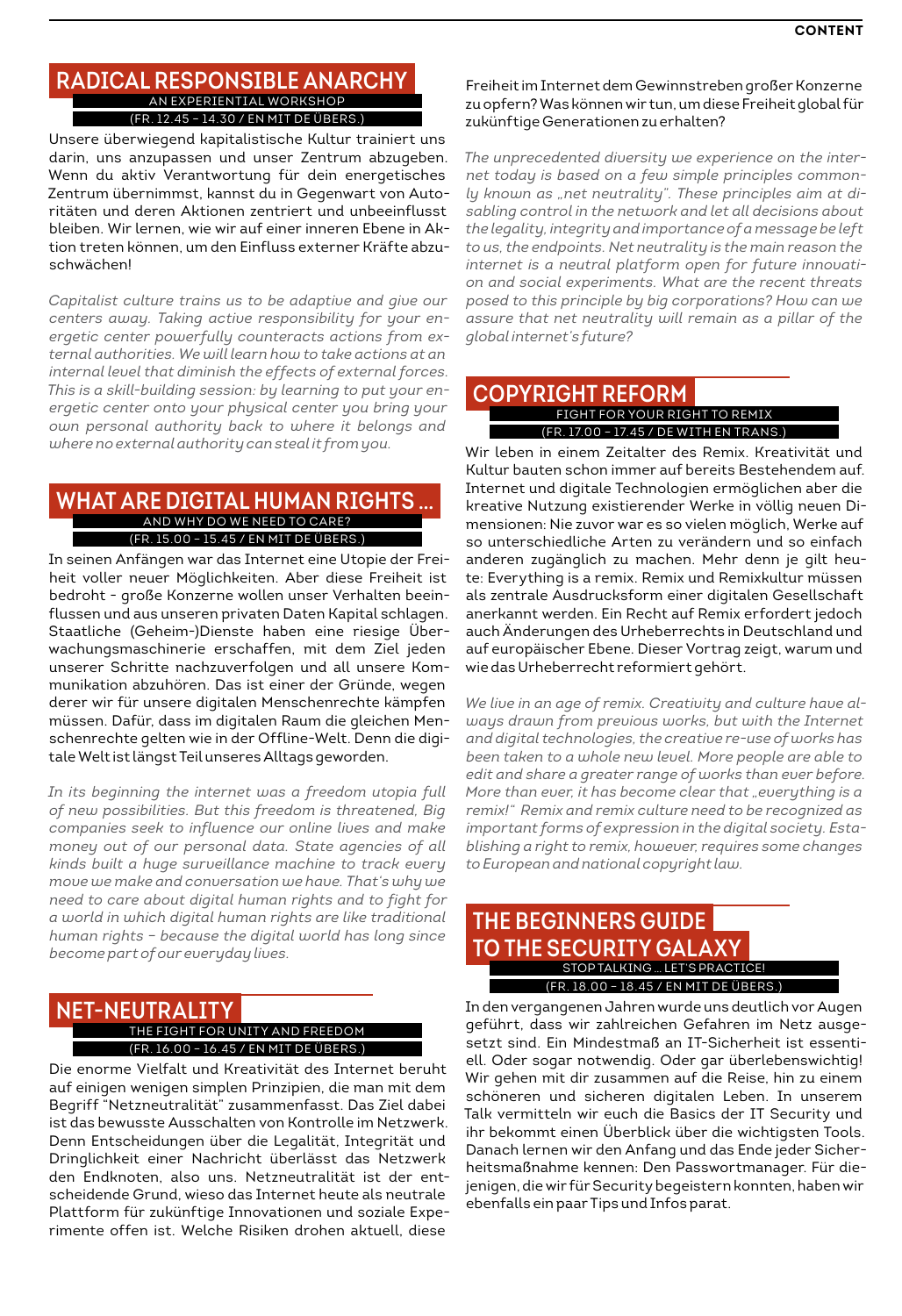In the past years, the threats of a digital life have become *more obvious than ever before. Hardly anyone would disagree, that basic digital security is essential. Let us guide you through the first steps towards a more secure and manageable digital life. We'll share the basics of digital security with you and provide you with an overview of the most important tools. We'll go into detail on password security and management and suggest some first steps on how to proceed in case you're hooked!*

## **FALLING IN LOVE**

THE TRUTH BEHIND THE ROMANCE (FR. 19.30 – 20.30 / EN)

Warum verlieben wir uns in die eine Person und nicht in die andere? Was zieht uns bei einer bestimmten Art von Menschen an? Welche psychologische Dynamik steckt hinter dem "sich verlieben"? Und was können wir über uns selber lernen, wenn wir unsere eigene Anziehungskraft verstehen? In diesem Vortrag wird Juliana die "Jungsche Perspektive" auf das Verlieben vorstellen und was sich dabei im Hintergrund abspielt.

*Why do we fall in love with one person and not with another? What is that attracts us towards a specific kind of people? Which are the psychological dynamics behind falling in love? And what can we learn about ourselves from understanding our own attractions? In this talk Juliana will present the Jungian perspective on what happens behind the scene of love stories.*

## **POLYAMORIE**

IN THE FLOW OF LOVE (FR. 21.00 – 22.00 / DE WITH EN TRANS.)

Lieben ist nicht so schwer! Es geht bei der Liebe nicht darum, dass alles harmonisch, romantisch und schön ist. Lieben heißt, dass wir uns zeigen und annehmen, so wie wir sind! Dafür müssen wir uns gegenseitig einfach nur die Erlaubnis geben … Wenn wir das tun, brauchen wir nicht mehr vorgefertigten Beziehungsmodellen und gesellschaftlichen Normen und Höflichkeitsregeln folgen. Polyamorie ("Viele Lieben") steht für die Idee, zur gleichen Zeit mehrere Menschen lieben und mit ihnen Beziehungen leben zu können. Die Grundlage dafuer sind Offenheit, Ehrlichkeit und Achtsamkeit allen Beteiligten gegenüber. Ist Eifersucht verlernbar? Wie entstehen Vertrauen und Verbindlichkeit? Ist Polyamorie mit Familie lebbar?

*Loving is easy! Love is not all the time about harmony, romance and beauty. Loving means that we show and accept ourselves as we are! We just need to give each other the permission to be true... When we do this, we no longer need to follow ready-made relationship, social or courtesy concepts. Polyamorie (many loves) represents the idea of loving several people at the same time and have multiple relationships.* 

*The basic principles for Polyamorie are transparency, honesty and mindfulness towards all people involved. Can you unlearn jealousy? How does trust and commitment grow? Can Polyamorie and family life co-exist?*

#### **THE RADICAL ART OF SEX MAGIC**  A CRASH COURSE IN CRAFTING EROTIC RITUAL (FR. 22.30 – 00.00 / EN)

Eine stürmische Einführung in die Grundlagen der Sex-Magie; teilweise als Vortrag, teilweise als experimenteller Workshop, mündet der Crash-Kurs in ein Ritual aus Feuer und Haut. Der Kurs berührt die ekstatischen Möglichkeiten des Atems, die Kraftpotenziale von Lust und Schmerz und die Gestaltung deiner eigenen magischen Zeremonie. Betrete den Raum deiner sexuellen Zauberkraft, entfessle deine kreative Energie, begib dich auf den Weg zur tieferen Vertrautheit und erhasche einen Funken von erotischer Ekstase.

*A whirlwind introduction to the principles of sex magic; part spoken seminar and part experiential workshop, culminating in a ritual of fire and skin. The session will touch upon the ecstatic possibilities of breath, the power potential of pleasure and pain, and crafting your own magical rites. Step into your sexual magicianship, and release your creative energy, open to deeper intimacy, and glimpse erotic ecstasy.* 

#### **DERVISH IN PROGRESS**  BODY ECONOMY & AWARENESS (SA. 11.30 – 13.00)

*This whirling workshop gives you an opportunity to get to know your body, your boundaries and your fears. Whirling helps you to unfold your true energy by shaking your usual mental and physical states.* 

#### **CHAOS ON PLANET SYRIA**  (SA. 13.30 – 15.00 / EN)

Wer will was in Syrien? Wie schaffen es friedliche Aktivist:innen, Menschlichkeit in Syrien zu erhalten? Was ist die Faszination und das Erfolgsrezept von ISIS? Wie ist die Verbindung zwischen ISIS, Assad und dem Westen? Bilder und Kurzfilme von syrischen Künstler:innen und Aktivist:innen.

*Who wants what in Syria now? How do Non-Violent Activists manage to keep humanity alive in Syria? What is the fascination and recipe for success of ISIS? What is the connection between ISIS, Assad and the West? In which ways can the West react in a proactive way? With images and short films from Syrian artists and activists.*



Der Großteil des Musikgeschäfts wird von Großkonzernen dominiert. Es zählt nur noch was sich verkauft. Berthold Seliger hält ein leidenschaftliches Plädoyer gegen den Ausverkauf und für eine selbstbestimmte Kunst. Ein Insider-Bericht des Whistleblowers der Musikindustrie.

*The majority of the music business is dominated by global players . Money matters most . Berthold Seliger*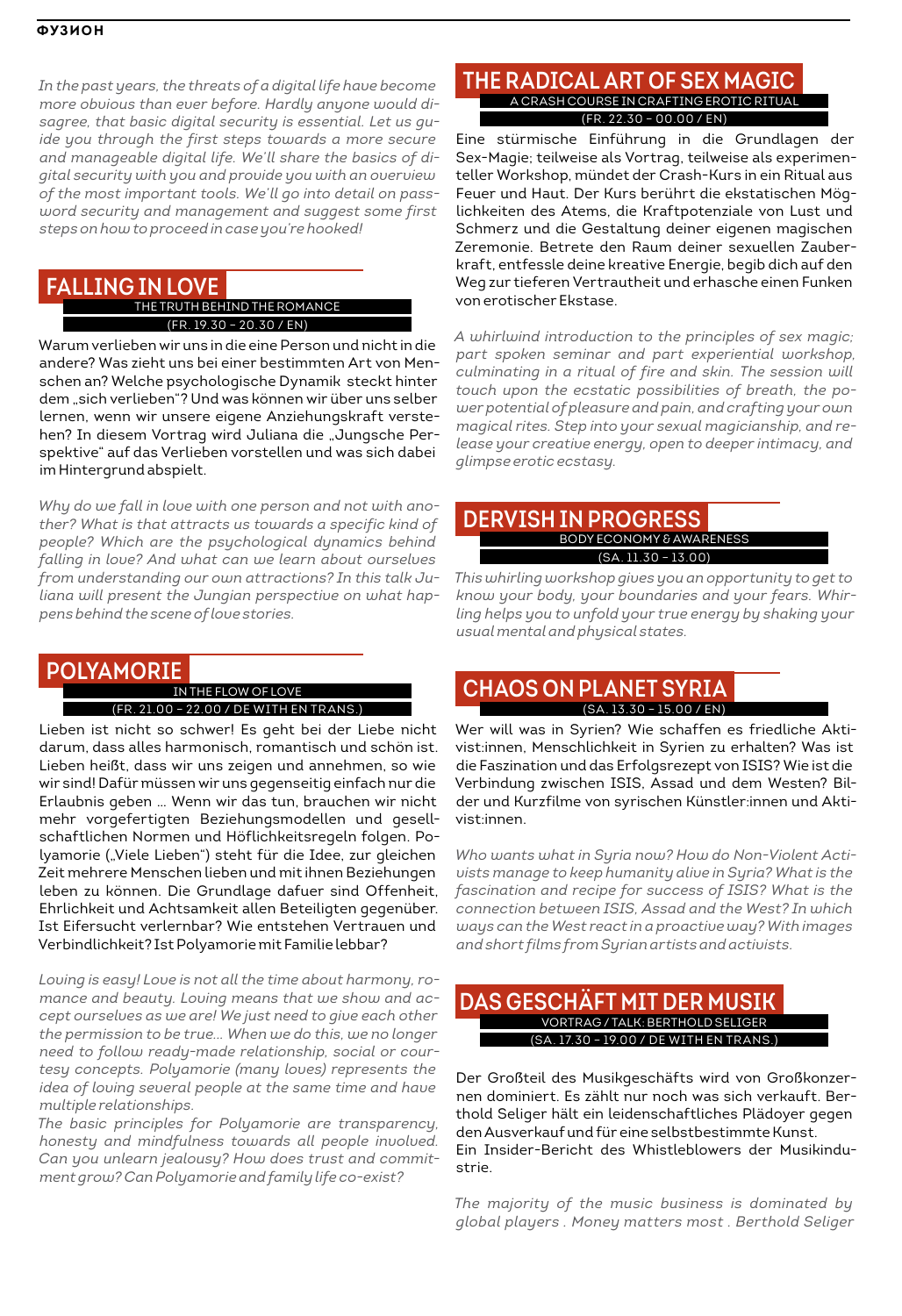*talks against the sell-out and for more autonomy of art and music. An insider report from the whistleblower of music industry .* 

#### **DIE TOTEN KOMMEN!**  (SA. 19.30 – 20.30 / DE WITH EN TRANS.)

Im Rahmen einer europaweiten Recherche haben sich Mitglieder des Zentrums für politische Schönheit (ZPS) auf die Spuren der Opfer des europäischen Abwehrkrieges gegen Flüchtlinge begeben. Im Hinterland südeuropäischer Staaten wurden sie fündig: Massengräber in Griechenland, in Müllsäcken zusammengepackte Leichen in kaputten Kühlkammern auf Sizilien. Unter Ausschluss der Öffentlichkeit wird das "Flüchtlingsproblem" verscharrt. Gemeinsam mit Angehörigen der Toten hat das ZPS die Schaufel in die Hand genommen und das Problem nach Deutschland geholt – direkt ins Zentrum der Macht. Im Content berichtet das ZPS zum ersten Mal von dieser brandaktuellen Aktion.

#### **VERSTÖRENDES BILDMATERIAL! AB 18 JAHREN!**

*Members of the Center for Political Beauty have followed the trace of the victims of the European Union´s war on migrants. They made a shocking find in the Southern European States: mass graves in Greece, dead bodies packed together in garbage bags, stored in broken cooling chambers in Sicily. The "refugee problem" is buried into the ground, hidden from the public. In accord with the families of the dead victims, they decided to take their scoop and dig up this problem in order to bring it to Germany. Right into the Center of Power. At Content the ZPS Members will speak for the first time about this recent action. SHOCKING IMAGES. NOT FOR MINORS.*

#### **SNOWDEN'S GREAT ESCAPE**  (SA. 22.15 – 00.00 / EN)

*A documentary screening followed by Q&A with John Goetz and Jacob Appelbaum. The film tells the story of how Edward Snowden managed to escape Hong Kong and U.S. prosecution with the assistance of WikiLeaks, after blowing the whistle on NSA's secret mass surveillance programs. Featuring newly revealed details provided in exclusive interviews with Snowden, Julian Assange, Jacob Appelbaum and Sarah Harrison.*

## **PEGIDA UND CO.**

IST DAS ABENDLAND NOCH ZU RETTEN? (SO. 13.30 – 15.30 / DE WITH EN TRANS.)

Mit PEGIDA ist in Deutschland eine rassistische Massenbewegung in Erscheinung getreten. Um den Hass zu verstehen, müssen wir die Nachwendepolitik und auch die Gegenwart betrachten. Was sind eigentlich die abendländischen Werte, die PEGIDA verteidigen will? Welche Konflikte gibt es tatsächlich zwischen hiesigen Werten und denen derer, die hierherkommen? Wie kann konstruktive Kommunikation über kulturelle Zuschreibungen hinweg aussehen? Ist gelungene Integration eine Lösung?

*Through PEGIDA (Patriotic Europeans against the Islamization of the Occident) a racist mass movement has ri-* *sen to the surface. In order to understand the hatred it is necessary to look at the 'reunification' process as well as the present situation. Which are the values PEGIDA is attempting to save? Which are the conflicts between the value system already existing here and those of the newcomers?*

#### **EVOLUTION DES VIDEOAKTIVISMUS**  VON DEN 70IGERN BIS ZUM "ARABISCHEN FRÜHLING" (SO. 17.00 – 17.45 / DE)

Das Fernsehen lügt doch! Mit dieser Perspektive beginnen Aktivist:innen seit Jahrzehnten mit der Produktion Ihrer eigenen Medien. Anhand nationaler und internationaler Beispiele wollen wir die Entwicklung des kritischen Videoaktivismus von den 70ern bis zu den aktuellen "Facebook-Revolutionen" rund um den "arabischen Frühling" nachzeichnen. Wir wollen mit euch zusammen diskutieren, wie emanzipatorischer Videoaktivismus heute aussehen kann. Ist im Zeitalter von Smartphones und YouTube potentiell jede:r Videoaktivist:in? Braucht es eigene Plattformen? Wie können wir ein Publikum jenseits der eigenen Kreise erreichen?

*The television is lying! This perspective for decades made activists start producing their own media, through their experience in social movements. Based on national and international examples, we want to trace the development of critical video activism, from its beginnings in the 70's to the current so-called "Facebook revolutions" and the "Arab Spring". How is it possible to reach an audience, which is beyond your own circles? How does "emancipatory video activism" look like today? Can anybody become a video activist in the era of smartphones and YouTube?* 

#### **WELCOME AND GOODBYE**  DOCUMENTARY WITH A Q&A BY NANA REBHAN (SO. 19.00 – 20.30 / DE & EN)

*Currently, Berlin experiences the highest growth rate in tourism in the world. A fact, which does not make everyone happy. Fear of gentrification, animosities towards tourists, existential dreads - the documentary WELCOME GOODBYE captures the currently prevailing moods in society, observing tourists, friends and critics of tourism alike.* 

#### **GRANDE FINALE: BABBOO BAND**  (SA. 21.00 – 22.00)

*Cool Latin rhythms and old swing tunes, all original music and fine lyrics in English, Spanish, Portuguese and Italian. Fresh and very interactive, theatrical and inspiring; danceable poetry, very energetic and elegant. World music with a strong charisma and catchy tunes!*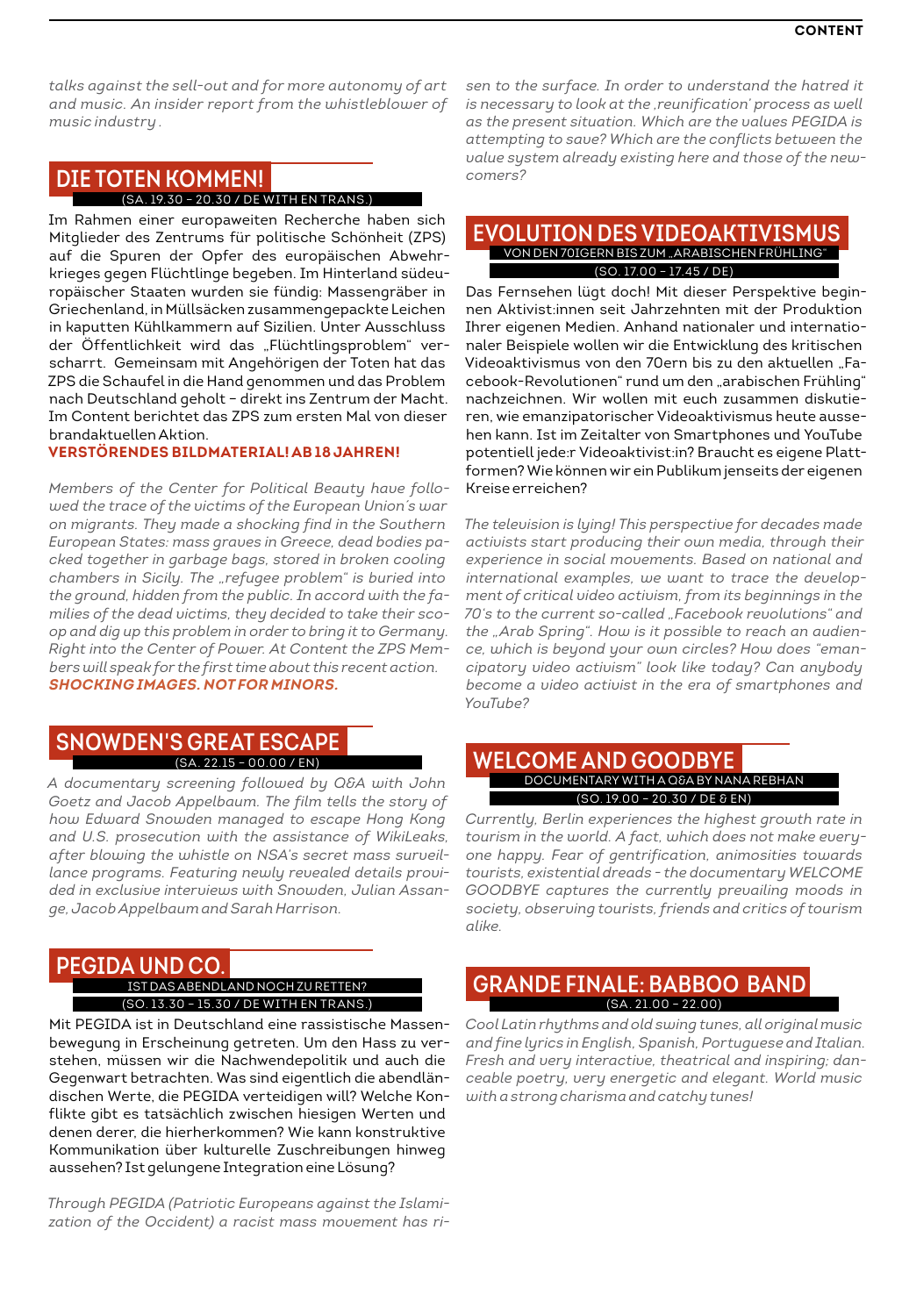#### MITTWOCH **"INTRODUCING THE NEW CONTENT AREA"**

**20.00**

**MONCHI LIEST …** aus dem Verfassungsschutzbericht Mecklenburg 2014 (DE / 75MIN)



**09.30**

**11.30**

**13.30**

**15.30**

**20.00**

**22.00**

**23.00**

## **KÄPTN PENG –UNPLUGGED**

(BERLIN HIP HOP EXPERIENCE / DE / 90 MIN)



**MOVEMENT MEDICINE** Get started, awaken your dance! (KATHRIN KELLER / 90MIN)

**EARTHWALKING FORREST YOGA** A quest to connect with spirit (NICOLA TRÖGER / 90MIN)

**HISTORY OF THE FUSION SITE!** A film by the Kulturkosmos Doku-Crew with Q&A (DE WITH EN TRANSLATION / 90MIN)

**THE POWER OF DIVERSITY** How to create Inclusive Networks (TAMARA ATANASOSKA / EN / 60MIN)



**DIE FIL-SHOW**

(DE / 90MIN)

**YES WE BAN!** Making Nuclear Weapons Illegal (LEO HOFFMANN-AXTHELM / EN MIT DE ÜBERSETZUNG / 45MIN)

**IRONEATER** Documentary with Q & A by film-maker Shaheen Dill-Riaz (EN & DISKUSSION EN/DE / 90MIN)

#### FREITAG **"FREE CONNECTION - REAL CONNECTION"**

**KLANG YOGA** A Journey through Magical Soundscapes (SANIYE BROSCH / LIVE MUSIC / 90MIN)

**BHANGRA DANCE & SINGING WORKSHOP** the fresh and funny dance of the Bristish-Indian band RSVP! (LIVE MUSIC / 50MIN)



**15.00**

**09.30**

**11.30**

**RADICAL RESPONSIBLE ANARCHY**

An Experiential Workshop. (CLINTON AND MARION CALLAHAN / EN & DE / 105MIN)

**WHAT ARE DIGITAL HUMAN RIGHTS …** and why do we need to care? (ANNA BISELLI / EN MIT DE ÜBERSETZUNG / 45MIN)

## **NET NEUTRALITY**

**16.00**

**17.00**

**18.00**

**19.30**

**21.00**

The Fight for Unity and Freedom (THOMAS LOHNINGER / EN MIT DE ÜBERSETZUNG / 45MIN)

## **COPYRIGHT REFORM**

Fight for your right to remix! (MARKUS BECKEDAHL / DE WITH EN TRANSLATION / 45MIN)

## **THE BEGINNERS GUIDE**

#### **TO THE SECURITY GALAXY** Stop talking … let's practice!

(F. KRAKENBÜRGER & L. NEUMANN / EN MIT DE ÜBERS. / 45MIN)

#### **FALLING IN LOVE**

The Truth behind the Romance! (JULIANA ESTEVEZ / EN / 60MIN)

## **POLYAMORIE**

In the Flow of Love … (CRISTOPHER GOTTWALD / DE WITH EN TRANS. / 60MIN)

**22.30**

#### **THE RADICAL ART OF SEX MAGIC** A Crash Course in Crafting Erotic Ritual (ROWAN AND BENJAMIN / EN / 90MIN)

## **SAMSTAG**

**"FIGHT THE POWER – STAY TUNED"**

## **RHYTHMIC BODIES**

Morning Stopping Movement Training (BÄRBEL SINGER AND BARBARA DROUBAY / 90MIN)

## **DERVISH IN PROGRESS**

Body economy & Awareness (ZIYA AZAZI / 90MIN)

## **CHAOS ON PLANET SYRIA**

(PANEL WITH HAID N. HAID [PLANET SYRIA + HEINRICH BÖLL STIFTUNG BEIRUT], DANIEL GERLACH [PUBLISHER – ZENITH], MOHAMMAD AL ATTAR [AUTHOR, ACTIVIST], MOD. BY F. GEBAUER & L. ZIEMKE [ÜBERMORGENLAND – SUITE42], EN / 90MIN)

#### **SUBKULTUR IM KAPITALISMUS** Utopie vs. Realität

WIE KÖNNEN WIR AKTIVE GEGENKULTUR SEIN, INWIEWEIT WER-DEN WIR VOM SYSTEM GEKAUFT? *HOW CAN SUBCULTURE STAY REAL? HOW MUCH DO WE SELL OURSELVES TO THE SYSTEM?* (EINE DISKUSSION MIT MENSCHEN VOM HOLZMARKT [B], MENSCH MEIER [B], SISYPHOS [B] KULTURKOSMOS [FUSION FESTIVAL], MOLOCH [HH] UND ZUCKERWERK [HB] / MOD.: MICHA [GÄNGEVIERTEL, HH], DE WITH EN TRANSLATION / 90MIN)

## **DAS GESCHÄFT MIT DER MUSIK**

Festivals, Konzerne, Sponsoring, Politik. Ein Vortrag von Berthold Seliger (DE WITH EN TRANSLATION / 90MIN)

## **DIE TOTEN KOMMEN!**

Ein Vortrag vom Zentrum für Politische Schönheit (DE WITH EN TRANSLATION / 60MIN)

**ART AND CULTURE AS RESISTANCE**

Presentation by Jacob Appelbaum (EN MIT DE ÜBERSETZUNG / 60MIN)

**11.30**

**13.30**

**15.30**

**17.30**

**19.30**

**21.00**

**09.30**